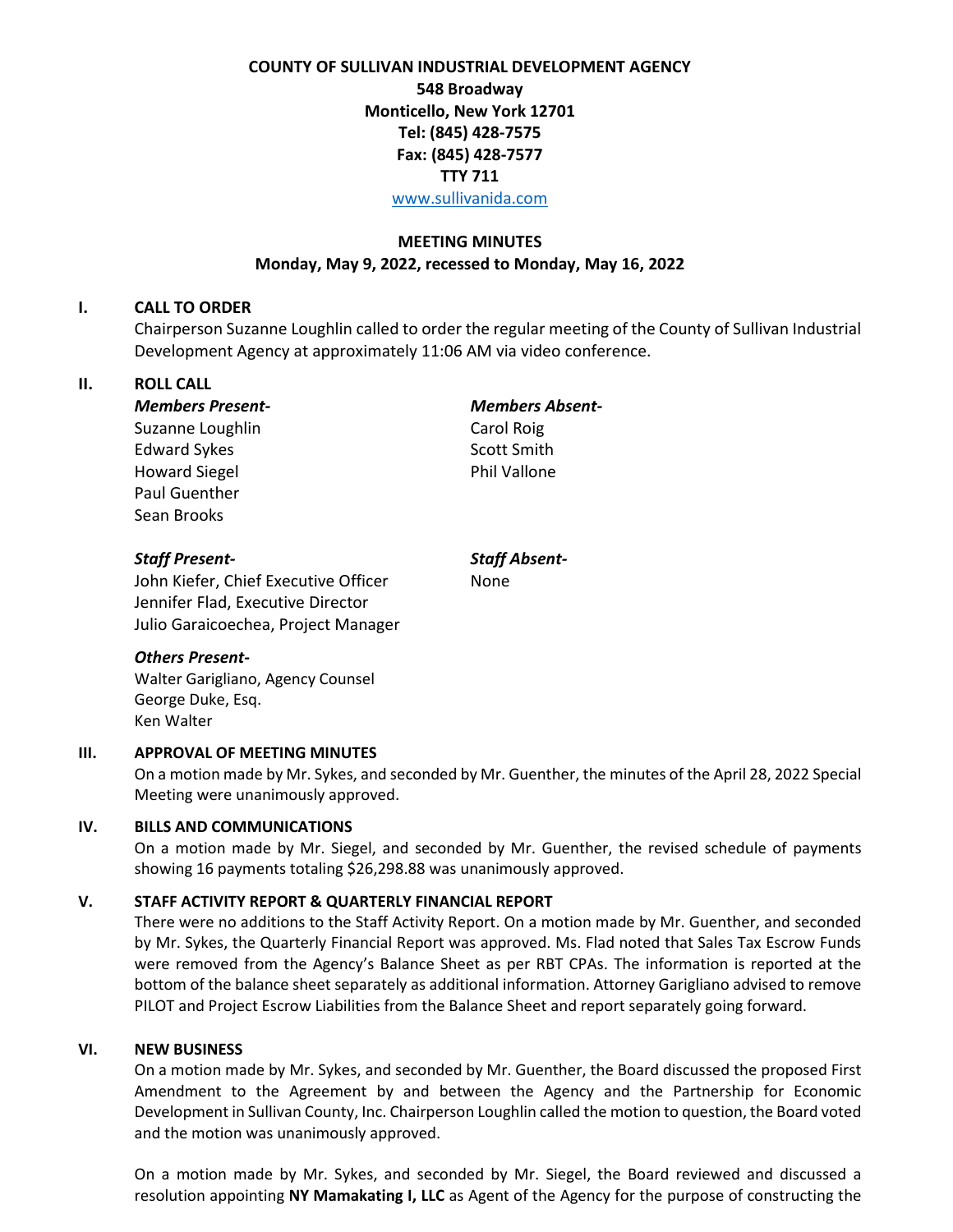Project (Hereinafter defined); making certain findings and determinations with respect to the Project; and authorizing the execution and delivery of an Agent and Project Agreement between the Agency and the Company; Authorizing the Agency to execute a Lease to Agency, Leaseback to Company, Payment in Lieu of Tax Agreement, and related documents with respect to the construction of the Project. Chairperson Loughlin called the motion to question, the Board voted, and the resolution was unanimously approved.

Ms. Flad noted that a Public Hearing regarding the Application for Financial Assistance received by **Fay Hospitality Catskills LLC** was held on May 6, 2022. She stated no members of the public attended and no comments were received by the Agency. The Board tabled this item pending receipt of some additional information and clarification from the applicant. Board members discussed recessing this meeting and reconvening and reconvening in the near future to consider an approving resolution.

On a motion made by Mr. Siegel and seconded by Mr. Guenther, the Board discussed a resolution extending the sales tax abatement period for the **Psychedelic Solar LLC** Project from June 1, 2022 through and including November 30, 2022. The Board voted and the resolution was unanimously approved.

On a motion made by Mr. Guenther and seconded by Mr. Sykes, the Board discussed a resolution extending the sales tax abatement period for the **RGG Realty LLC and Columbia Ice and Cold Storage Corporation** Project from June 1, 2022 through and including November 30, 2022. The Board voted and the resolution was unanimously approved.

Attorney Garigliano advised that there are pending refinancing transactions relating to two existing projects, **SVG 26 LLC** and **Catskill Hospitality Operating LLC & Catskill Hospitality Holding LLC**. He plans to prepare resolutions for the Board's consideration at the upcoming reconvened meeting.

Mr. Garaicoechea informed the Board that the **Doetsch Family III LLC Project**, for the development of Seminary Suites in the Town of Delaware, is complete and Doug Doetsch extends his thanks to the Board for their support.

#### **VII. PUBLIC COMMENT AND RECESS**

Chairperson Loughlin asked those present for public comment. There was none. On a motion made by Mr. Siegel, and seconded by Mr. Sykes, the meeting was recessed at approximately 11:40 AM to Monday, May 16<sup>th</sup> at 10:00 AM. The meeting will be held via Zoom unless the Executive Order allowing virtual meetings is not extended. In that event, the Board will meet at the Sullivan County Government Center at the same time.

#### **VIII. RECONVENE—MAY 16, 2022**

Chairperson Loughlin reconvened the recessed regular meeting of the County of Sullivan Industrial Development Agency at approximately 10:00 AM via video conference on May 16, 2022.

#### **IX. ROLL CALL**

*Members Present- Members Absent-*Suzanne Loughlin Suzanne Loughlin Edward Sykes Sean Brooks Howard Siegel Carol Roig Paul Guenther Phil Vallone

#### *Staff Present- Staff Absent-*

John Kiefer, Chief Executive Officer None Jennifer Flad, Executive Director Julio Garaicoechea, Project Manager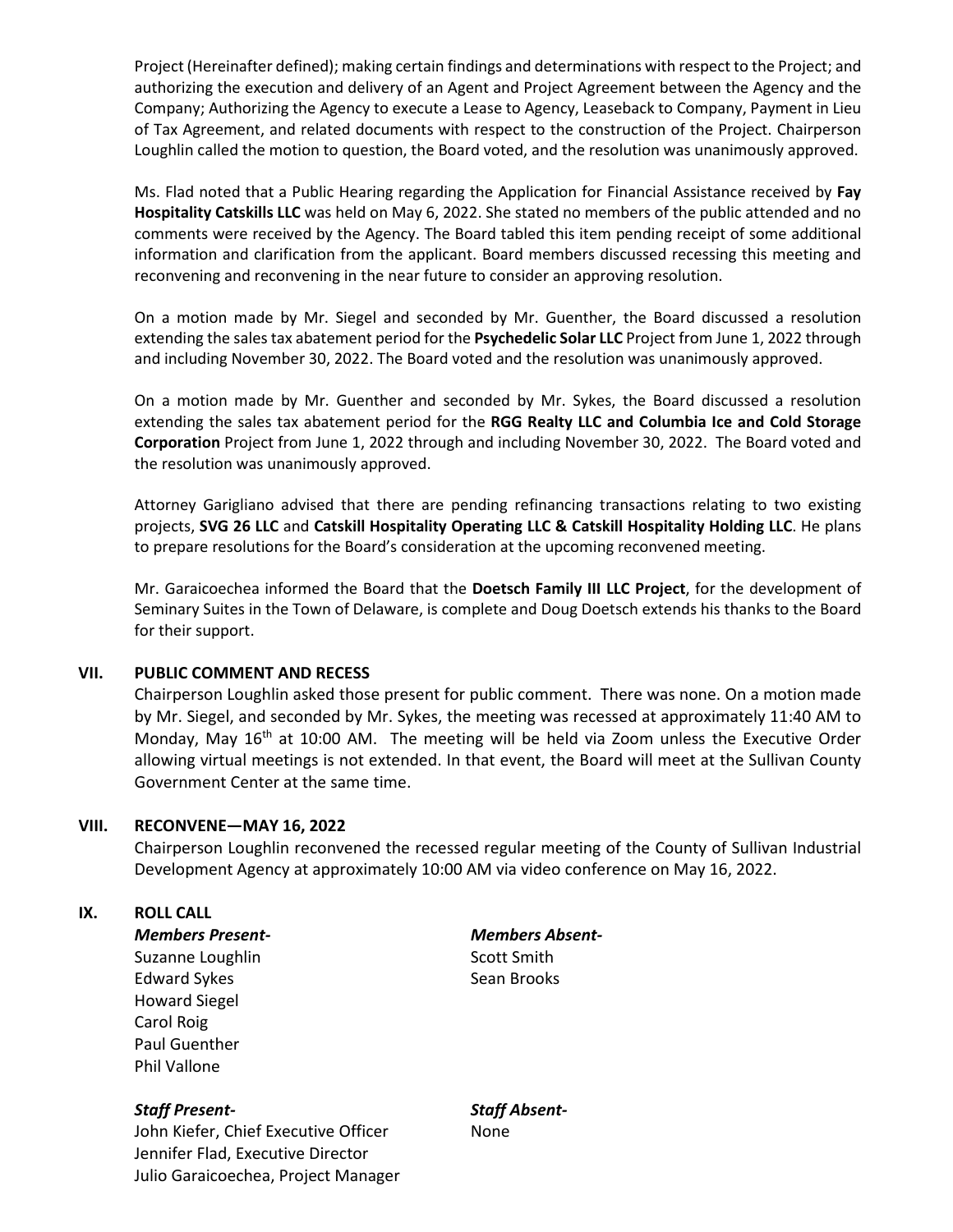### *Others Present-*

Walter Garigliano, Agency Counsel Steve Vegliante, Esq. Dylan Saperman, Morrit Hock & Hamroff, LLP

Mr. Brooks arrived at approximately 10:02 AM.

## **X. OLD BUSINESS**

On a motion made by Mr. Siegel, and seconded by Mr. Guenther, he Board discussed and reviewed a resolution appointing **Fay Hospitality Catskills LLC** as Agent of the Agency for the purpose of acquiring, renovating, rehabilitating, installing and equipping the Project (Hereinafter Defined); making certain findings and determinations with respect to the project; and authorizing the execution and delivery of an Agent and Project Agreement between the Agency and the Company; authorizing the Agency to execute the Lease to Agency, Leaseback to Company, Payment in Lieu of Tax Agreement, and related documents with respect to the acquisition, renovation, rehabilitation, installation and equipping of the project. Chairperson Loughlin called the motion to question, the Board voted, and the resolution was unanimously approved.

On a motion made by Mr. Gunther, and seconded by Mr. Siegel, the Board discussed and reviewed a resolution (i) authorizing execution of a First Amended Lease Subordination Agreement ("FALSA") in favor of The Bancorp Bank ("Bancorp") and Empire State Certified Development Corporation ("ESDCD") in connection with financing of the **Catskill Hospitality Holding LLC ("CHH") and Catskill Hospitality Operating LLC ("CHO"** and together with CHH, collectively, the "Company") Project; and (ii) authorizing the Chairperson or Executive Director to execute and deliver the FALSA and all related documents necessary to effectuate the foregoing. Chairperson Loughlin called the question, the Board voted, and the resolution was unanimously approved.

On a motion made by Mr. Guenther, and seconded by Mr. Sykes, the Board discussed and reviewed a resolution authorizing the execution and delivery of one or more mortgages to secure a loan from M&T Bank in the original principal amount of \$3,100,000 relating to the **SVG 26, LLC** Project. Chairperson Loughlin called the question, the Board voted, and the resolution was unanimously approved.

On a motion made by Ms. Roig, seconded by Mr. Guenther, the Board discussed and reviewed a resolution approving a lease/leaseback transaction between **The Center for Discovery, Inc.** and the Agency related to 19 parcels of real property as further described herein and authorizing the Agency to execute and deliver one or more mortgages in favor of TD Bank securing a loan to the Company in an original principal amount not to exceed \$9,050,000 dollars. Chairperson called the motion to question. Mr. Siegel recused himself from discussion of the matter and abstained from voting due to a business relationship with The Center for Discovery, Inc. The Board voted, and the resolution was approved as follows:

| Suzanne Loughlin     | $\lceil \sqrt{ } \rceil$ Yes | ] No | Absent                           | ] Abstain                         |
|----------------------|------------------------------|------|----------------------------------|-----------------------------------|
| Edward T. Sykes      | $\lceil \sqrt{ } \rceil$ Yes | ] No | Absent                           | Abstain                           |
| Carol Roig           | $\lceil \sqrt{ } \rceil$ Yes | 1 No | 1 Absent                         | Abstain                           |
| <b>Howard Siegel</b> | 1 Yes                        | ] No | ] Absent                         | $\lceil \sqrt{\ } \rceil$ Abstain |
| Scott Smith          | 1 Yes                        | ] No | $\lceil \sqrt{\ } \rceil$ Absent | Abstain                           |
| Paul Guenther        | $\lceil \sqrt{ } \rceil$ Yes | ] No | 1 Absent                         | Abstain                           |
| Sean Brooks          | $\lceil \sqrt{ } \rceil$ Yes | ] No | 1 Absent                         | Abstain                           |
| Phillip Vallone      | ∫ √ ] Yes                    | ] No | 1 Absent                         | ] Abstain                         |